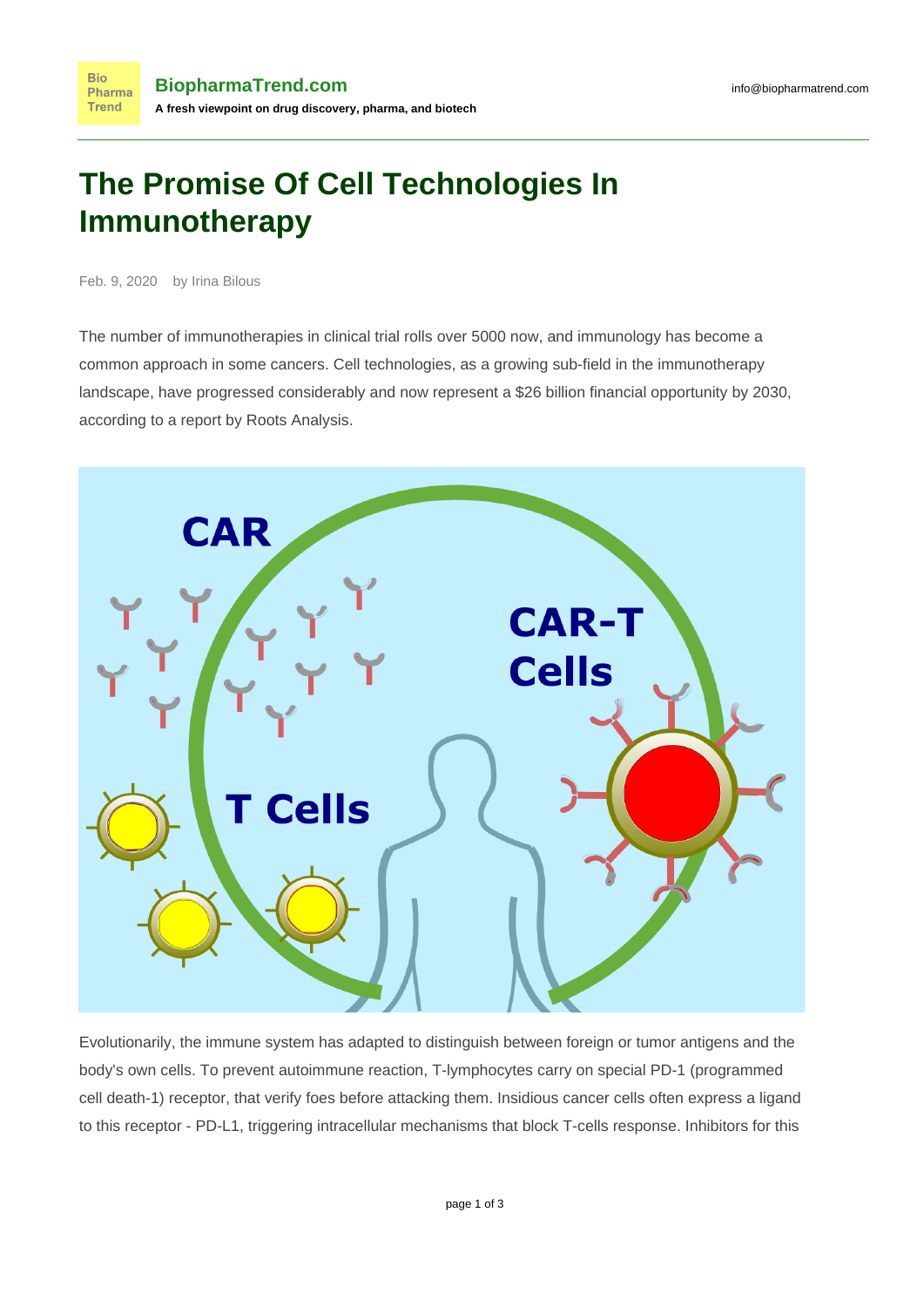PD-1/PD-L1 and other [checkpoint pathways](https://www.abcam.com/cancer/cancer-immunotherapy-and-the-pd1pdl1-pathway) (Opdivo, Keytruda, Yervoy) are being routinely used.

Thanks to the success of checkpoint therapies, immunotherapy ramped up its popularity, [shifting toward](https://drug-hunter.com/2019/09/29/global-io-pipeline/?_lrsc=0574bf7a-d937-4748-8cbb-5c09f7e4fb84&utm_source=linkedin&utm_medium=elevate) [the development of cell therapies.](https://drug-hunter.com/2019/09/29/global-io-pipeline/?_lrsc=0574bf7a-d937-4748-8cbb-5c09f7e4fb84&utm_source=linkedin&utm_medium=elevate) The Car T-cells have shown success in treating blood cancers in patients who have not responded to almost any of available treatments. Car T-cells are engineered to express Chimeric Antigen Receptors with a high affinity to tumors antigens. Despite groundbreaking results, the technology has its own limitations and required significant improvements.

Common Car T-cells have an autologous origin, implying that cells must be retrieved from the patient's blood, modified and infused back to the bloodstream, that takes about three weeks and enormous costs. Making allogeneic, also called of-the-shelf, therapies is a new challenge for biotech companies. [Century](https://www.healio.com/hematology-oncology/cell-therapy/news/online/%7B64a2a779-7906-47c2-bdc7-b82ce742b67a%7D/bayer-among-financial-backers-of-startup-century-therapeutics-cell-based-immunotherapy-platform) [Therapeutics raised \\$215 million from Bayer](https://www.healio.com/hematology-oncology/cell-therapy/news/online/%7B64a2a779-7906-47c2-bdc7-b82ce742b67a%7D/bayer-among-financial-backers-of-startup-century-therapeutics-cell-based-immunotherapy-platform) for this purpose in July 2019, focusing on producing Car T-cells from induced pluripotent stem cells (iPSC). On the other hand, Cellectis and Allogene Therapeutics employ gene editing technologies to modify T-cells derived from healthy donors. This will enable companies to transform complex and costly personalized treatments into more unified treatment schemes, and 'off-the-shelf' cell therapies.

Both approved therapies (Novartis' Kymriah and Gilead's Yescarta) are targeting CD19 antigens on the surface of B lymphocytes. However, several patients have died during clinical trials of such drugs due to the cytokine release syndrome and brain bleeding. New generation of CAR T-cells should make the cure more controllable. As an example, Bellicum Pharmaceuticals employs a safety switch ensuring T cells are activated only in the presence of the additional drug, rimiducid.

Furthermore, Car T-cells are weak when coping with solid tumors, and cancers might become resistant and relapse. To overcome the barriers, Autolux created a cell line tha[t simultaneously targets CD19 and](https://www.labiotech.eu/medical/autolus-clinical-data-car-t-therapy/) [CD22 antigens](https://www.labiotech.eu/medical/autolus-clinical-data-car-t-therapy/). Cellyad combines properties of NK cells and T-lymphocytes, constructing NKR T-cells that are able to recognize eight receptors expressed in tumors and surrounding tissues. [BioNTech boost](https://www.labiotech.eu/car-t/biontech-car-t-rna-cancer/) [Car T-cells with RNA](https://www.labiotech.eu/car-t/biontech-car-t-rna-cancer/) encoded claudin 6, a protein which expressed specifically on the surface of certain cancers, forcing them to penetrate solid tumors.

Companies strive to make [T-cell therapy safer](https://cen.acs.org/pharmaceuticals/oncology/Controlling-CAR-T-scientists-plan/96/i19) and expand it for more cancers and even apply against [autoimmune diseases](https://www.fiercebiotech.com/research/caar-t-cells-as-bait-shows-promise-autoimmune-disease). Advances in gene technologies, such as CRISPR, and the emergence of IP stem cells work well for immuno-oncology, allowing us to create precise cell therapies.

Below we have summarized several biotech companies focusing on discovery and development of cell therapies. If you want to add your company to this list, or update information in the existing company